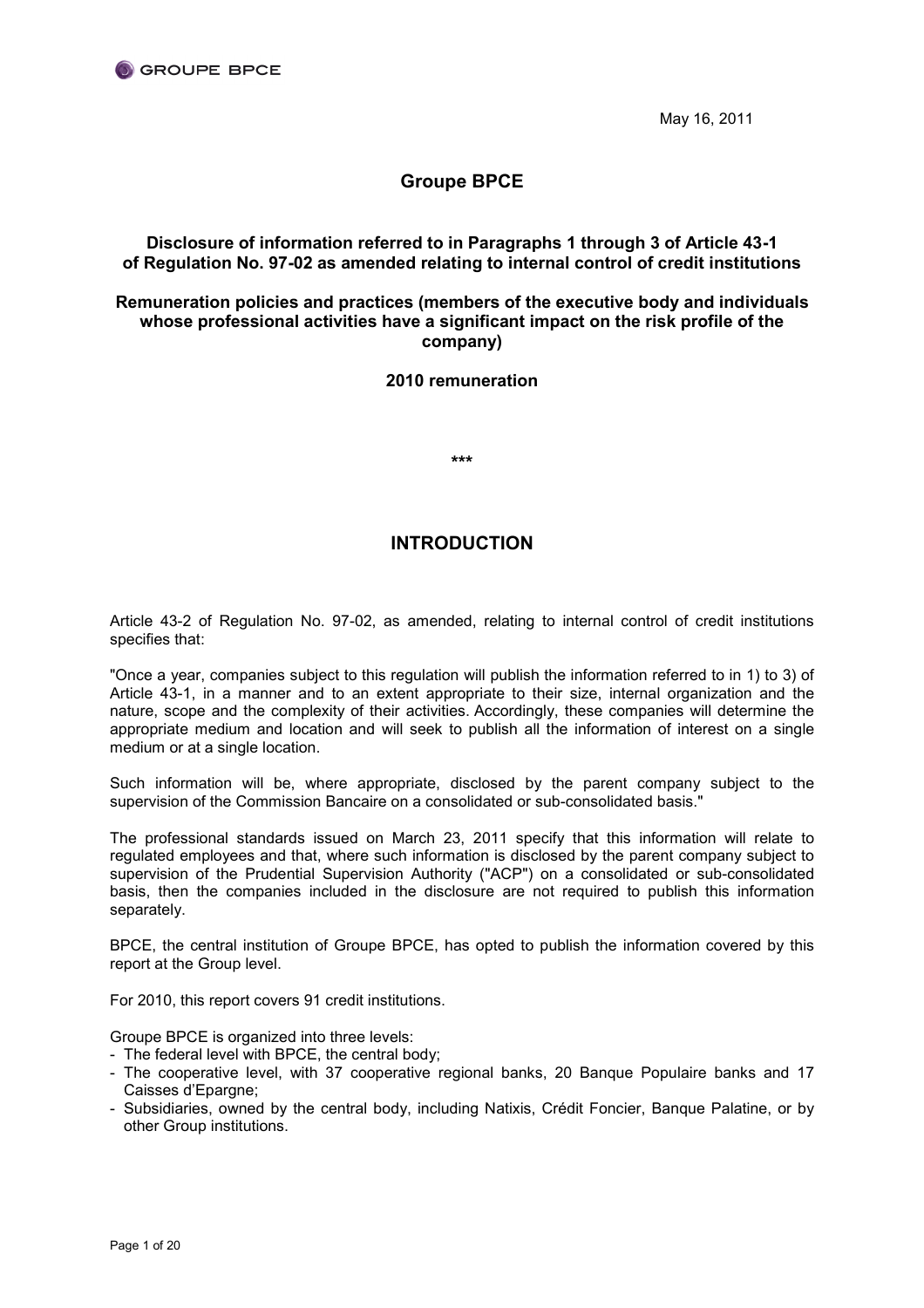

This report presents in order:

- Remuneration policies and practices governing regulated employees of the largest and most significant credit institutions: BPCE, the Banque Populaire banks and the Caisses d'Epargne, and the principal subsidiaries of the central body, namely Natixis, Crédit Foncier and Banque Palatine;
- Quantitative information in the format laid down by professional standards presented on a consolidated basis as it relates to this report.

**\*\*\***

### **BPCE**

### **1. Policy-making process for defining remuneration policy**

#### *1.1 Process*

After consulting with Risk Management and Compliance, BPCE's Executive Management submitted recommendations on remuneration policy governing regulated employees to the Appointments and Remuneration Committee (composition and remuneration of the Management Board).

After ensuring that the opinions of Risk Management and Compliance were given due consideration by Executive Management, the Appointments and Remuneration Committee issued an opinion on the recommendations of Executive Management concerning regulated employees (positions concerned) and recommended remuneration policy guidelines for this employee class to the Supervisory Board (caps and apportionment).

Acting on the opinion of the Committee, the Supervisory Board established the remuneration policy guidelines for regulated employees.

As to employee categories including risk-takers, individuals exercising an oversight function as well as all employees who, due to their overall income, are in the same remuneration bracket of persons whose professional activities have a significant impact on the company's risk profile, the regulated population is comprised of the following individuals:

- The head of the Strategy Division, who is a member of the Executive Management Committee;
- The Group Senior Executive Vice-President, Risk Management, who is a member of the Executive Committee;
- The head of Group Internal Audit, who is a member of the Executive Committee;
- The Compliance and Security Officer, who is a member of the Executive Committee.

As to the executive body, it is made up of members of the BPCE Management Board.

The governance body has ensured that the internal control system allows verification of whether these guidelines are compliant with professional standards and are aligned on risk management objectives.

As part of the guidelines defined by the governance body, Executive Management has established rules governing the remuneration of regulated employees in all the Group's credit institutions. By no means are these rules established by individuals who stand to benefit directly or indirectly from doing so.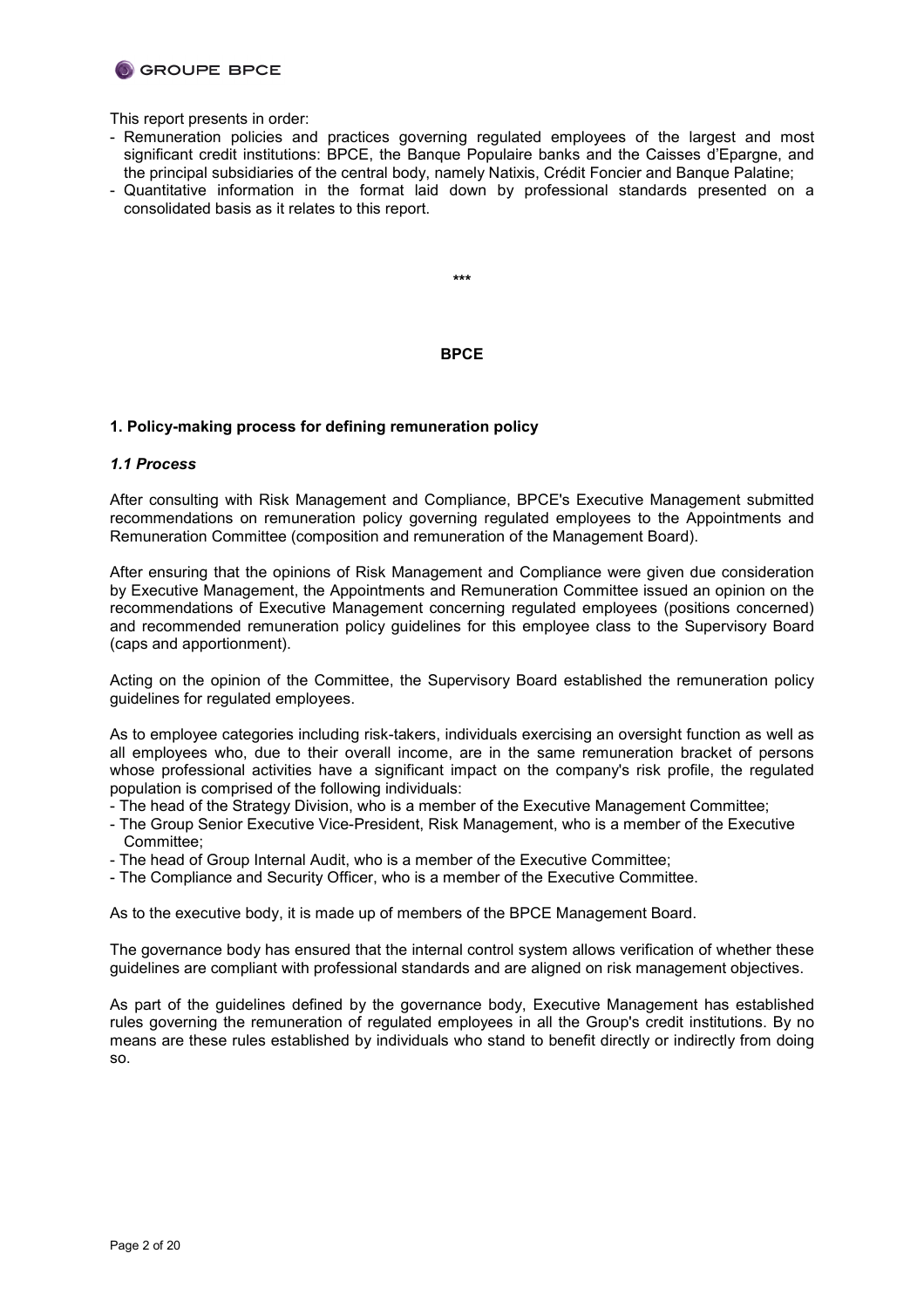

### *1.2. Appointments and Remuneration Committee*

The Appointments and Remuneration Committee is comprised of non-executive members, the chairmen of the board of directors of the Banque Populaire banks and the chairmen of Caisses d'Epargne steering committees and supervisory boards. The members of the Committee are neither company executives nor tied to BPCE or any of Groupe BPCE's subsidiaries by an employment contract. Neither are they members of the Audit and Risk Committees.

This Committee is chaired by an independent member satisfying the criteria laid down by the AFEP-MEDEF Listed Company Corporate Governance Code published in December 2008.

The task of the Committee is to formulate recommendations relating, in particular, to the level and manner of remuneration of the members of the Management Board. In 2010, the Committee also met to implement EU Capital Requirements Directive III (CRD III) within Groupe BPCE.

The Committee will meet in 2011 to conduct a general review of the remuneration policy of Groupe **BPCF** 

### **2. The principal characteristics of remuneration policy governing members of the Management Board**

Based on a benchmarking analysis prepared by TOWERS WATSON and a recommendation by the Appointments and Remuneration Committee, the Supervisory Board has determined the remuneration of the Chairman and the members of the Management Board for 2010; the fixed part is slightly less than the industry average and the variable part is at the market's lower range.

Remuneration of the members of the BPCE Management Board is comprised of the following:

- A fixed part of EUR 550,000 for the Chairman and EUR 500,000 for members;

- A variable part, which may be as high as 200% of the fixed part for the Chairman and 60% for other members.

The grant of the variable part for 2010 is contingent on achieving a Group Tier 1 ratio that is at least equal to that required by the prudential authorities, namely 8.5%.

The successful achievement of objectives is evaluated based on quantitative criteria, which account for 60% of variable pay, and qualitative criteria, which account for 40% of variable pay.

### **3. Policy on paying out variable remuneration to regulated employees**

In accordance with regulations, professional standards and the rules defined by BPCE for the entire group, the policy on paying out variable remuneration within BPCE is the following:

### *3.1 Principle of Proportionality*

The rules governing the payment of variable remuneration apply only when the amount of granted variable remuneration is greater than or equal to a cap of EUR 100,000.

Where the amount of granted variable remuneration is greater than or equal to the cap, the rules governing variable remuneration apply to the full amount of variable remuneration.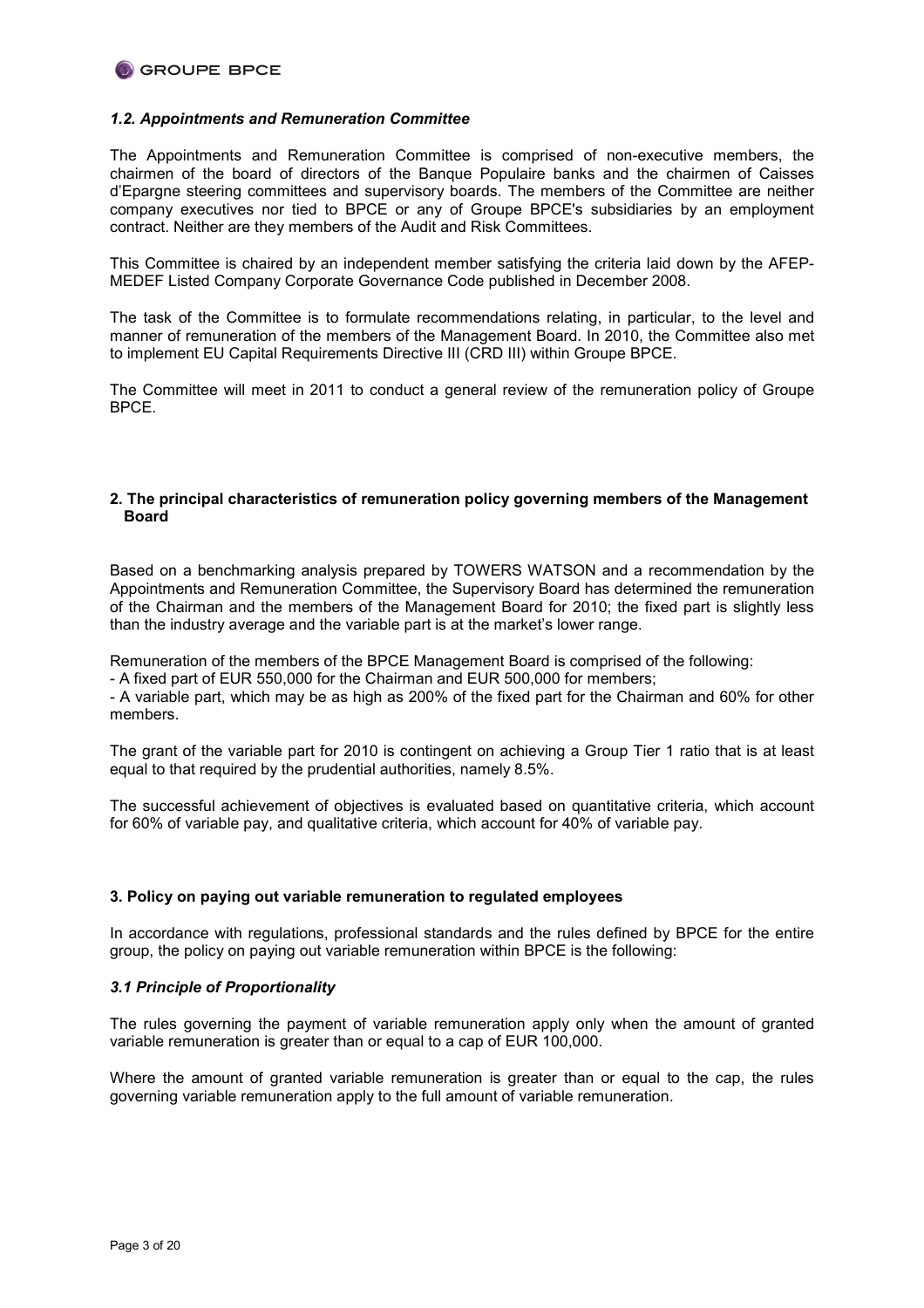### *3.2 Principle of deferred and conditional payment of a portion of variable remuneration*

Payment of a percentage of variable remuneration granted for any given reporting period is deferred over time and conditional.

If the employee is transferred within the Group, the deferred portion is retained. In the event of resignation or dismissal for misconduct, the unpaid portion of deferred portion is forfeited. In the event of death or retirement, the unpaid portion of deferred remuneration is paid out immediately, with assessment of a potential penalty.

This payment is spread out over the three periods following the period in which variable pay is granted, and paid in the amount of one-third per year.

### *3.3 Amount of deferred variable pay*

At a minimum, the percentage of deferred variable pay is:

- for a variable part that is less than EUR 500,000: 40%
- for a variable part that is equal to or greater than EUR 500,000 and less than EUR 1,000,000: 60%
- for a variable part that is equal to or greater than EUR 1,000,000: 70%

For BPCE and the credit institutions of the Group, excluding NATIXIS, which is a listed company, the percentage of deferred variable pay has been set at 50% where the variable part is less than EUR 500,000 so as to meet the obligation to pay out 50% of the variable part in shares or similar instruments<sup>1</sup>.

*3.4 Payment in shares or similar instruments*

For regulated employees, excluding NATIXIS, which is a listed company, the deferred component of variable pay takes the form of cash indexed to an indicator reflecting the change in value of Groupe BPCE.

The selected indicator is net income attributable to equity holders of the parent company, calculated as a running average over the last three calendar years prior to the year of award and to the years in which pay-out is made. To calculate this average, only the 2010 reporting period and the periods thereafter are used.

In light of the minimum additional holding period required by law, conditional pay-out of the deferred component of variable part due for year *N* will be made on October 1st of years *N+2*, *N+3* and *N+4*.

### *3.5 Assessment of penalties*

The criteria for assessing penalties are defined by the governance body of the bank based on a recommendation of the Remuneration Committee.

For BPCE, a minimum ROE (Return on Equity) criterion of 4% has been adopted.

.

 $1$  As there are no listed securities, the use of cash indexed to accounting information is required. Unless a holding period extending beyond the calendar year is imposed, pay-out in the form cash indexed to accounting information of a portion of the non-deferred component of variable pay does not reflect any change representative of the Group's value over the holding period.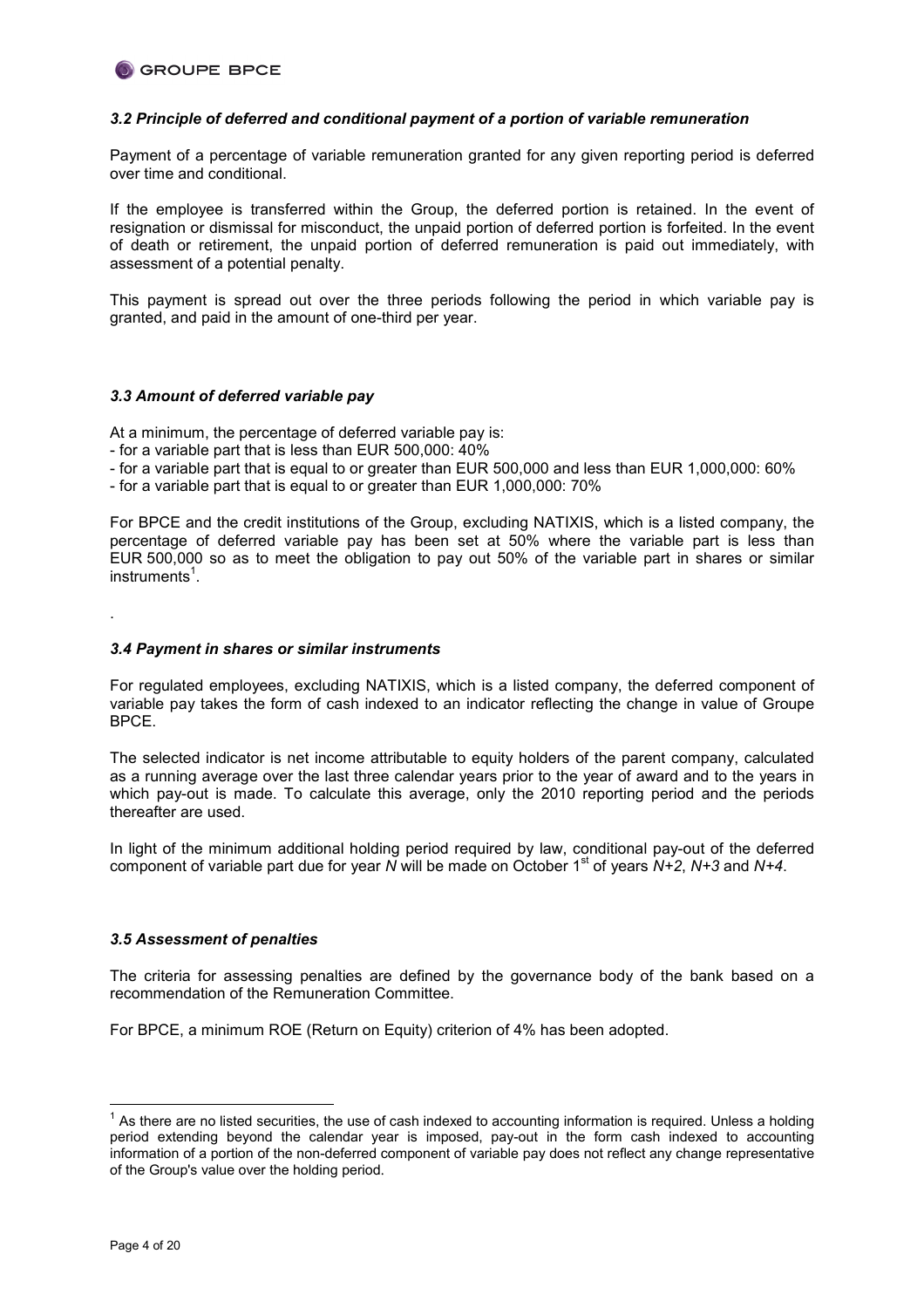## **BANQUE POPULAIRE BANKS AND CAISSES D'EPARGNE**

### **1. Policy-making process for defining remuneration policy**

### *1.1 Process*

Generally speaking, the principal characteristics of policy-making process used when defining the remuneration policy for Banque Populaire banks and Caisses d'Epargne are the following:

- Consultation by Executive Management of the bank or Caisse with Risk Management and Compliance to define the remuneration policy for regulated employees within the framework defined by BPCE.
- Review by the Banque Populaire bank and the Caisses d'Epargne Remuneration Committee of:
- . proposals submitted by Executive Management on regulated employees;
- . remuneration of risk, inspection/audit and compliance officers.
- Proposal submitted by the Remuneration Committee to the governance body (Board of Directors of the Banque Populaire banks or Steering and Supervisory Boards of the Caisses d'Epargne) on remuneration policy guidelines for regulated employees.
- Determination of the remuneration guidelines for regulated employees by the governance body, after seeking the opinion of the Remuneration Committee.

With the exception of BRED Banque Populaire, which operates a Trading Desk, regulated employees, in respect of employee categories including risk-takers, individuals exercising an oversight function and any employee who, given his or her overall income, is placed in the same remuneration bracket as those employees whose professional activities have a significant impact on the company's risk profile, the regulated population is comprised almost entirely of the following individuals:

- The Risk Manager
- The Inspection/Audit Manager
- The Compliance Officer.

Exceptionally, where there is a Deputy Chief Operating Officer, as is the case for BRED Banque Populaire, this officer is a member of the regulated population.

As to the executive body, membership in this body is always composed of the Chairman of the Board of Directors and the Chief Executive Officer for the Banque Populaire banks or the Management Board of Caisses d'Epargne.

### *1.2. Remuneration Committee*

Within each Banque Populaire bank and Caisse d'Epargne there is a Remuneration Committee that meets at least once a year to carry out:

- A review of the company's remuneration policy guidelines;

- A review of compensation, allowances and benefits of any kind granted to the company's Executive Directors;
- A review of the policy governing the remuneration of regulated employees.

The Committee reports on the results of its activities to the company's governance body.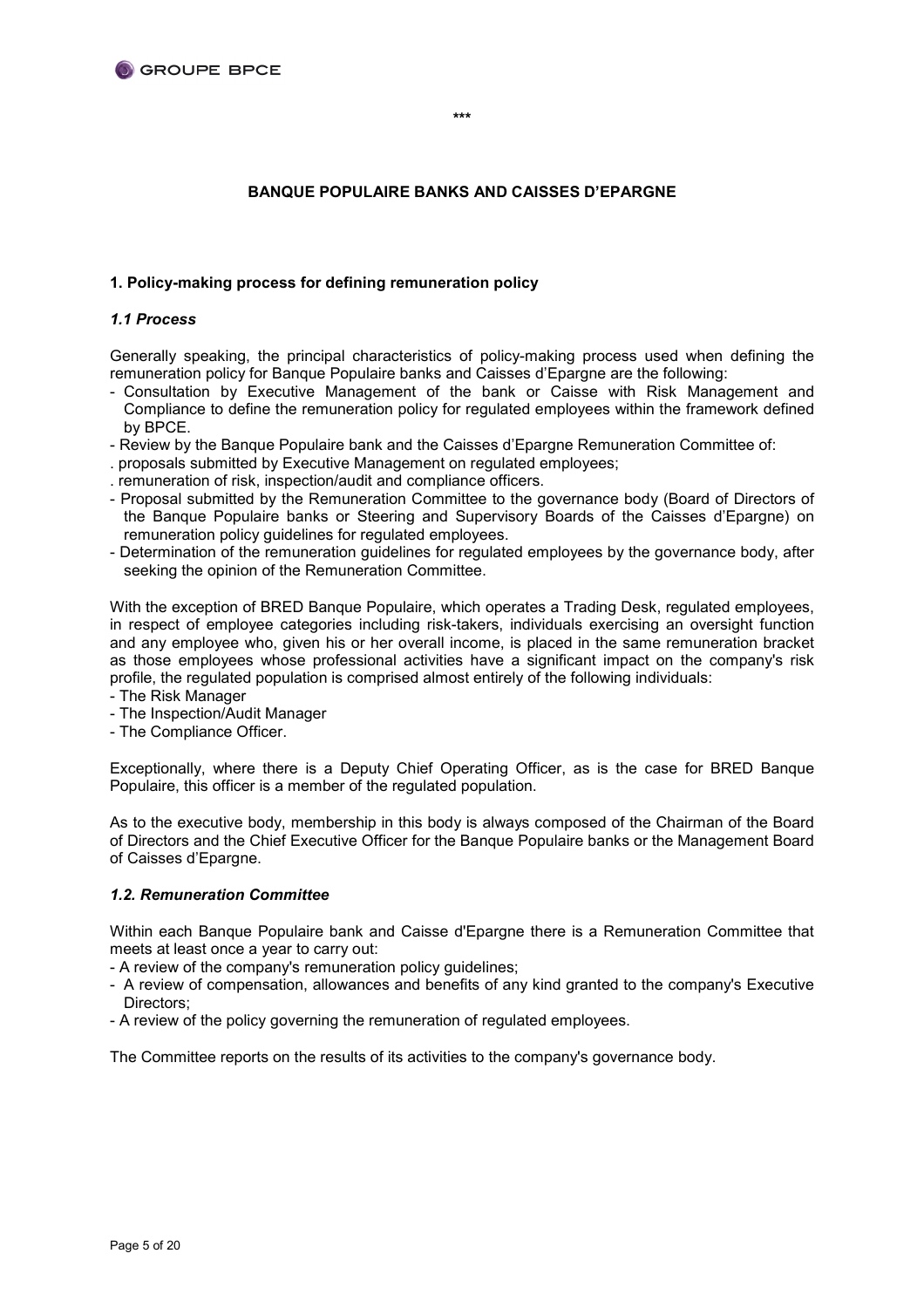

### **2. The principal characteristics of the remuneration policy governing regulated employees**

Generally speaking, Banque Populaire banks and the Caisses d'Epargne apply their variable pay policy to regulated employees in line with regulations, professional standards and BPCE recommendations (discussed in point 3 of the chapter above devoted to BPCE).

### *2.1 Managers of oversight functions*

Remuneration of risk management and compliance personnel, and, more broadly, the employees of the units responsible for transaction validation, is established independently from that of the businesses for which they validate or check transactions and at a level sufficient to have qualified and experienced personnel.

Remuneration takes account of whether the targets tied to the position are met and must be, for similar qualifications, competencies and responsibilities, at an appropriate level compared to the professionals whose activities they monitor. Their remuneration also factors in the overall performance of their company.

### *2.2 Executive body*

In 2010, the principal characteristics of the remuneration policy governing the members of the executive bodies of the Banque Populaire banks and the Caisses d'Epargne were the following:

#### **- Fixed pay:**

#### *Banque Populaire banks:*

The Chairman of the Board of Directors of Banque Populaire receives remuneration within a range recommended by the central institution, BPCE. The Chairman does not receive variable pay.

The Chief Executive Officer's remuneration is subject to the annual recommendations of the central institution, BPCE, which are submitted to bank's Remuneration Committee for review. The final decision rests with the bank's Board of Directors.

Any Chief Executive Officer taking over the position for the first time is appointed for a probationary period of at least two full reporting periods. During this probationary period, this officer's fixed pay is set at EUR 200,000.

The fixed pay of a confirmed Chief Executive Officer is based on two major criteria:

- Experience: this officer must have exercised the duties of Chief Executive Officer for a minimum of 10 years

- Mobility: this officer must have directed at least two Banque Populaire banks.

If no criterion is met: EUR 215,000 to EUR 230,000

If 1 criterion is met: EUR 230,000 to EUR 260,000

If 2 criteria are met: EUR 260,000 to EUR 290,000

If 2 criteria are met and the officer has successfully carried out a Banque Populaire merger: > EUR 290 000

### *Caisses d'Epargne;*

The fixed pay of the Chairman of the Management Board and the members of the Caisses d'Epargne Management Board is subject to a recommendation of the BPCE central institution.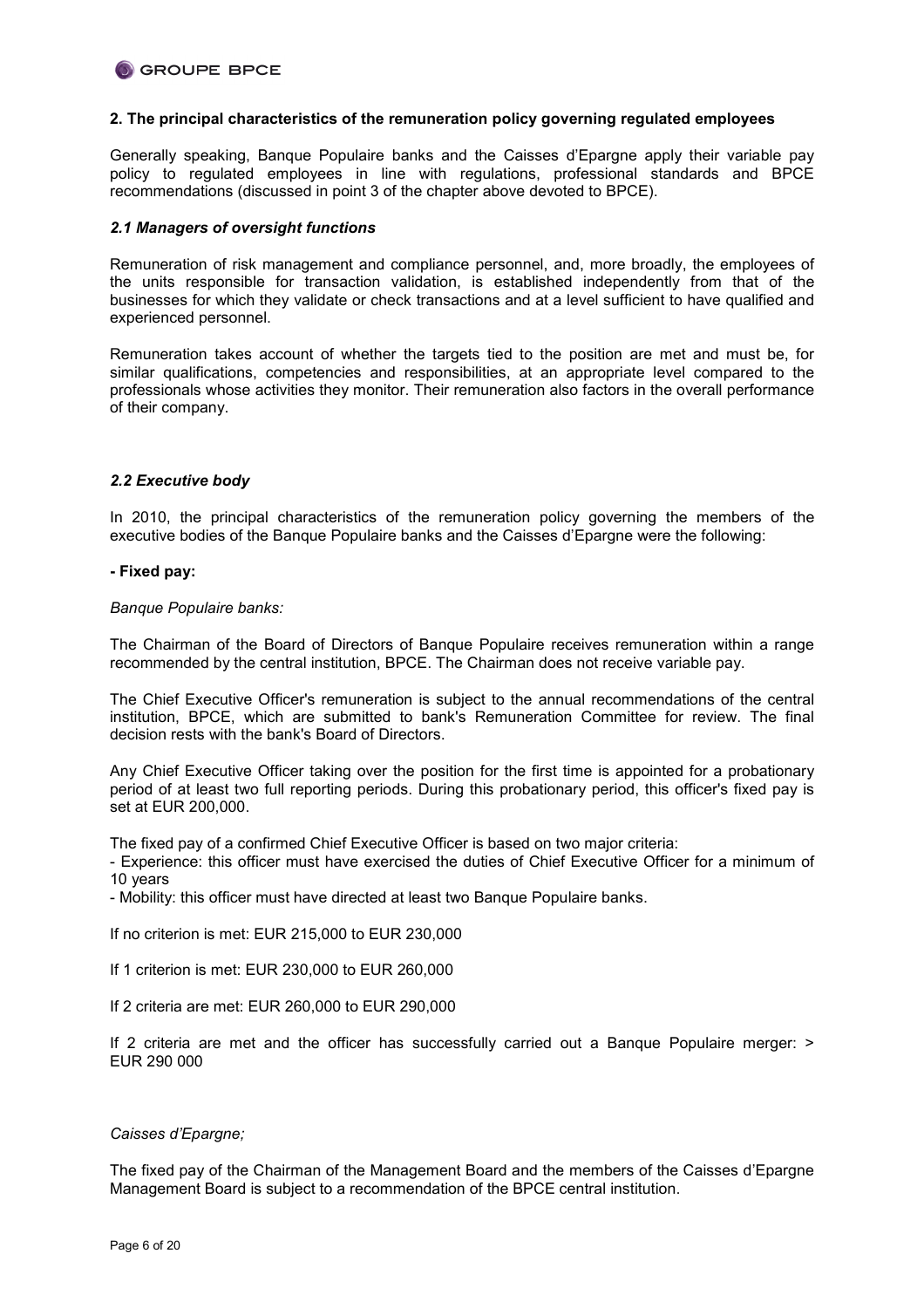

The fixed pay of the Chairman of the Management Board depends on the Caisses category, determined based on the size of the NBI or contributions:

- Non-category: NBI > EUR 600 million or contribution > 10%: EUR 300,000 to EUR 400,000
- Category A: NBI > EUR 300 million or contribution > 5%: EUR 240,000 to EUR 320,000
- Category B: NBI < EUR 300 million and contribution < 5%: EUR 190,000 to EUR 260,000

The fixed pay of the members of the Management Board (excluding the Chairman) is also based on the Caisses category, determined based on the size of the NBI or contributions:

- Non-category: NBI > EUR 600 million or contribution > 10%: EUR 160,000 to EUR 200,000
- Category A: NBI > EUR 300 million or contribution > 5%: EUR 145,000 to EUR 180,000
- Category B: NBI < EUR 300 million and contribution < 5%: EUR 120,000 to EUR 155,000

### **- Variable pay:**

This system was reviewed in 2010 and applies to both the Chief Executive Officers of Banque Populaire banks and to the Chairmen and members of the Caisses d'Epargne Management Board.

This new system is based on the criteria below:

20% on Groupe BPCE criteria and 80% on company criteria, 50% on national/common criteria and 50% on criteria defined by the Board of Directors (or the Supervisory Board).

Based on a minimum of criteria to ensure fairness, the systems aims at rewarding performance, improvement efforts, growth and risk management.

*Criteria used:*

*Group component - 20%*

The system is based on 2 criteria, each counting for 10% of the maximum amount:

- Groupe BPCE criterion - 10%

The criterion adopted is Income before income tax and non-recurring items.

Achieving the objective entered in the budget results in the award to all directors and officers of a variable component representing 10% of the maximum amount.

- Network criterion - 10%

The criterion adopted is the contribution to net income under IFRS earned by the network.

Achieving the objective entered in the budget results in the award to each director and officer of a variable component representing 10% of the maximum amount.

#### *Company component – 80%*

This is based on 3 groups of criteria, counting for, respectively, 30%, 30% and 20% of the maximum amount.

- National/common criteria – 30%

4 joint national/common criteria, each counting for 7.5%, have been adopted:

1/ NBI growth rate

2/ Cost/income ratio

3/ Net income per FTE

4/ Growth in the number of active customers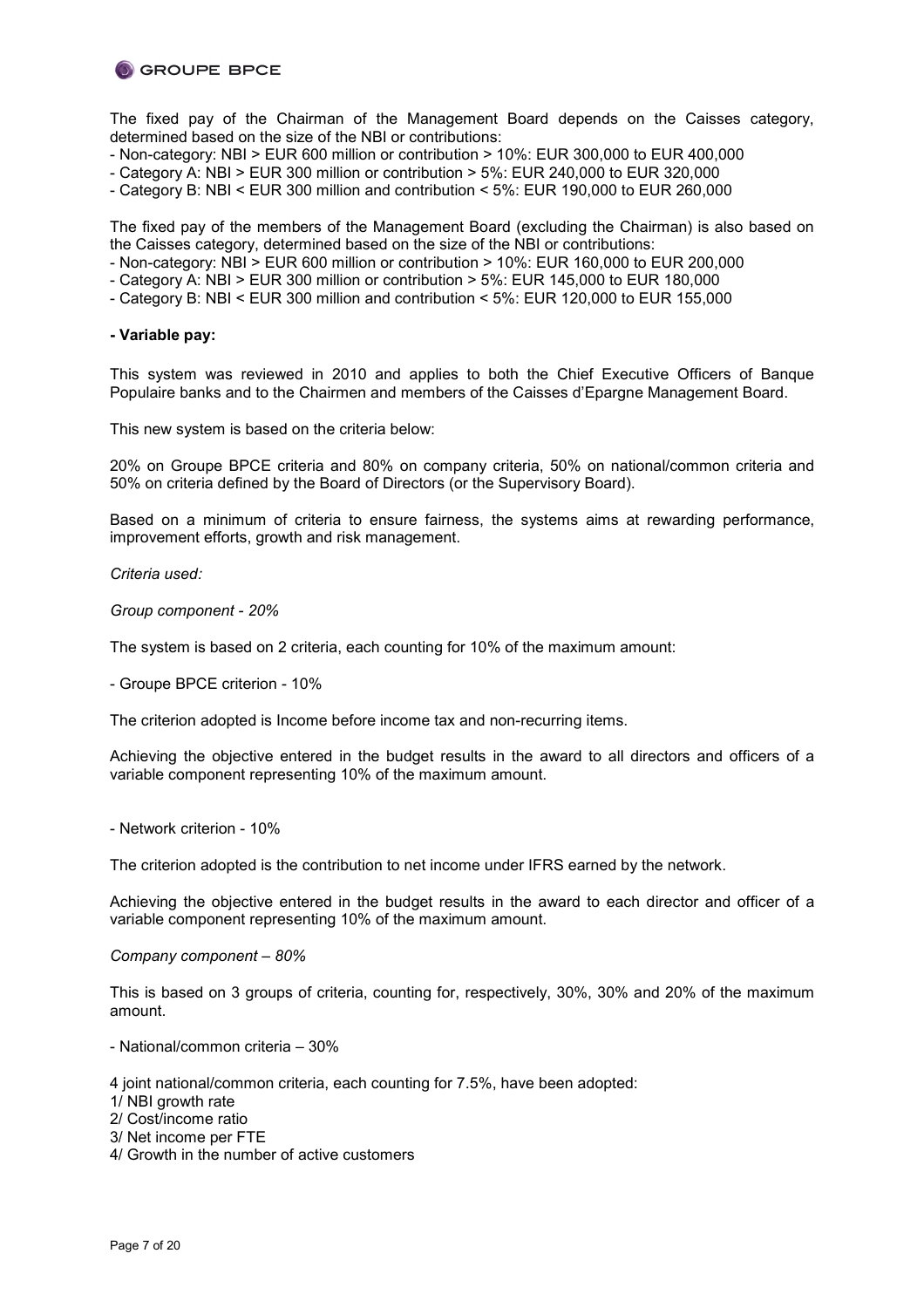

- Special local criteria – 30%

Twenty or so specific local criteria are proposed, from which each Bank or Caisse selects 3 to 5 criteria that will count for the same percentage. For example:

- Increase in the contribution of fees and commissions to company NBI
- Increase in net inflows
- Growth in priority or new markets (numbers, volume, etc.)
- Increase in Back Office productivity
- Change in the average weighted McDonough ratio per customer segment
- Change in non-performing loans compared to total loans
- Change in the cost of the risk component of NBI
- Change in operational risk
- Enhanced oversight of money laundering risk
- Quality or customer satisfaction criterion
- Sustainable management 20%

Criteria selection and the procedure for measuring these indicators are determined by the Remuneration Committee of the Bank or the Caisse. For example:

- Quality metric,
- Customer satisfaction metric, including conduct and representativeness vis-à-vis stakeholders,
- Investments ensuring the company's ability to adapt and its long-term viability.

The variable part for reporting period *N* is paid in year *N*+1. It may not exceed:

- Chief Executive Officer (Banque Populaire banks): 60% of fixed pay.
- Chairman of the Management Board (Caisses d'Epargne): 80% of fixed pay.
- Management Board Member (Caisses d'Epargne): 50% of fixed pay.

## *2.3 Policy on the pay-out of variable remuneration to regulated employees*

In accordance with Article 31-4, professional standards and BPCE-CRDIII directives, the policy on the pay-out of variable remuneration (deferment, percentage in shares, penalties) applicable to Banque Populaire banks and Caisses d'Epargne provides for, in particular:

- Deferred payment over time and conditioned to a percentage of variable pay awarded for a given period (50% when variable pay technically reaches or exceeds a cap of EUR 100,000).

This payment is spread out over the three periods following the period in which variable pay was granted, and paid in the amount of one-third per year.

- The conditions under which a penalty is assessed pursuant to Article 31-4 5 of the order of 13 December 2010. Determined by the bank's governance body on the recommendation of its Remuneration Committee, generally speaking, the deferred compensation part will not be paid in any year in which a loss is reported.

**\*\*\***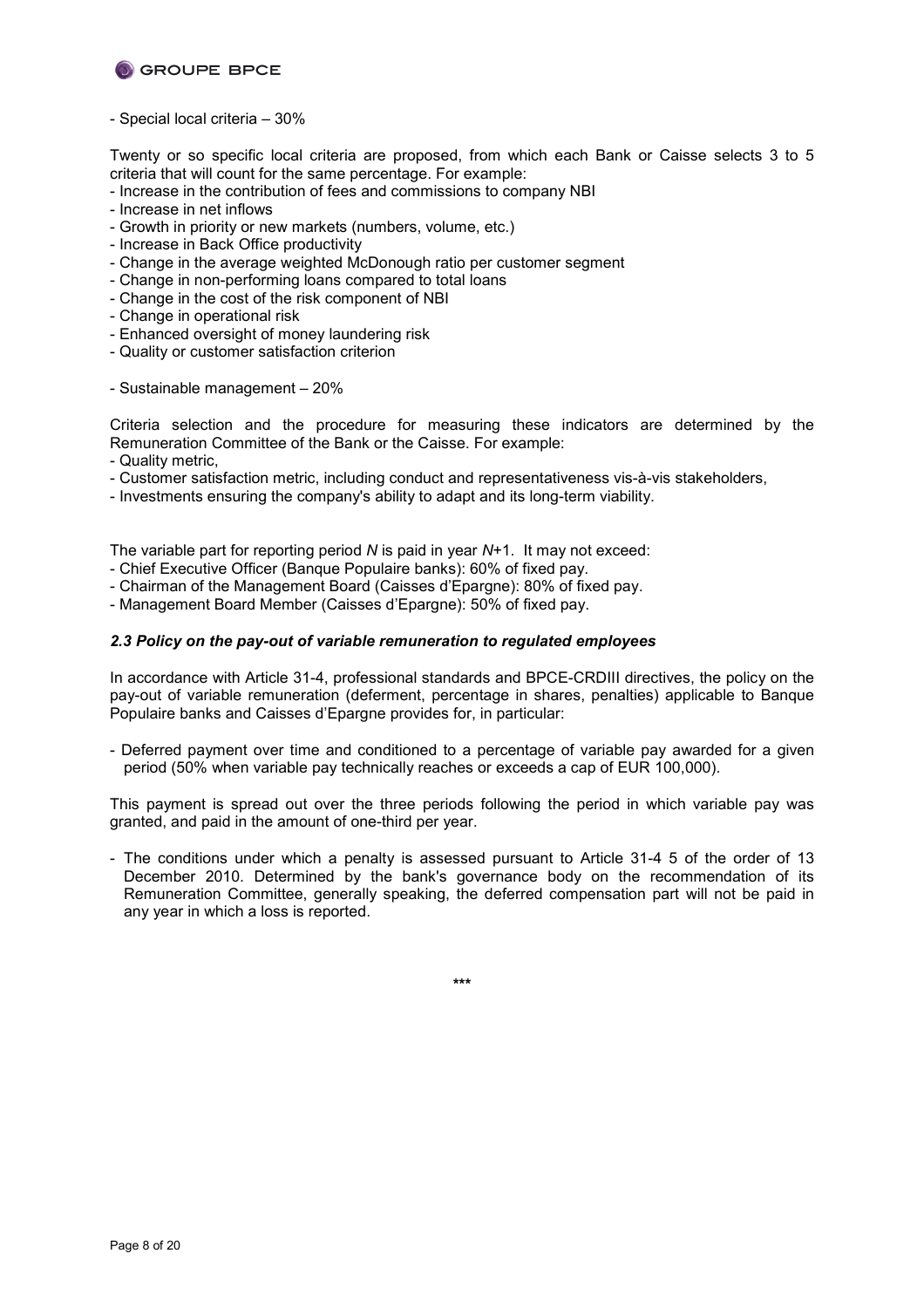

## **NATIXIS**

# **1. Policy-making process for defining company remuneration policy**

## *1.1 Process*

Natixis' remuneration policies and guidelines are recommended by the Human Resources Division in cooperation with the business divisions concerned as part of a comprehensive annual process monitored by Executive Management.

The Risk Management Division and the Compliance Department are consulted to seek their opinion on defining and implementing the remuneration policy governing professionals whose professional activities have a significant impact on the company's risk profile. Executive Management ensures in this manner that the principles proposed are compliant with professional standards and aligned on risk management objectives.

Executive Management forwards its proposals to the Remuneration Committee, which ensures that the opinion of Risk Management and Compliance are taken into consideration.

Based on the recommendation of the Remuneration Committee, the Board of Directors determines the remuneration policy for professionals whose professional activities have a significant impact on the company's risk profile and the remuneration of the head of Compliance, the head of Internal Control and the head of the Risk Division.

This policy-making process as well as its working principles are documented to ensure "auditability". Internal Audit carries out a post-process audit to validate compliance with the principles laid down by the Board of Directors. An Internal Audit Executive Summary is forwarded to the Remuneration Committee.

# *1.2. Remuneration Committee*

The Natixis Remuneration Committee is an offshoot of the Board of Directors.

In 2010, the Remuneration Committee was composed of six members, three of whom are independent, including the Committee's chairman.

The Remuneration Committee conducts a review the remuneration policy and specifically checks the report prepared by Executive Management on this policy to ensure that it is compliant with the provisions of Chapter VI of Title IV of Regulation 97-02 and in line with the guidelines and requirements of professional standards on governance and the variable remuneration of professionals whose activities have a material impact on the risk profile of the company.

Furthermore, the Remuneration Committee examines the remuneration of the head of Compliance, the head of Internal Control and the head of the Risk Division.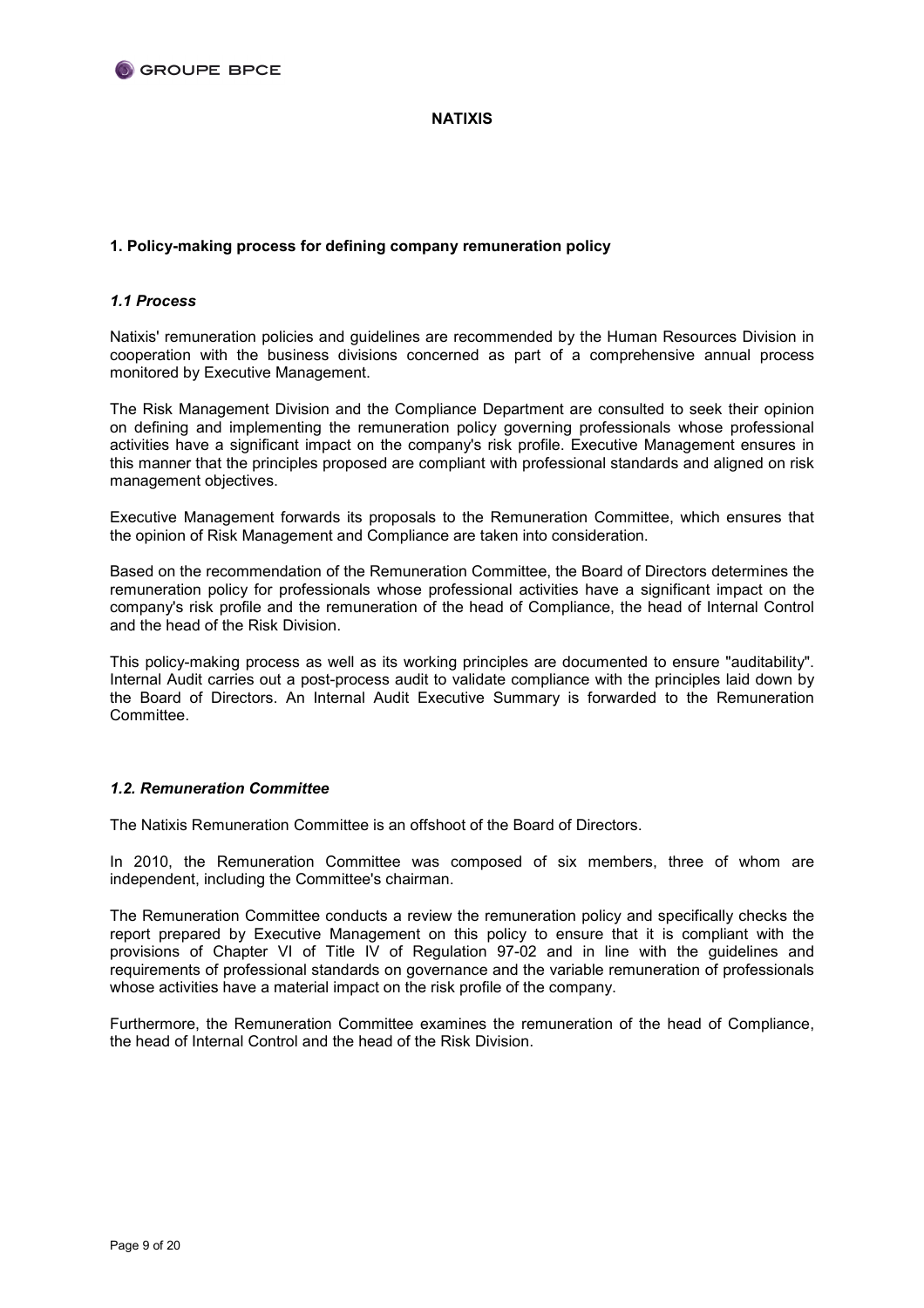### **2. Principal characteristics of the remuneration policy governing professionals whose professional activities have a material impact on the risk profile of Natixis**

The remuneration policy applicable to professionals whose activities have a material impact on the risk profile of the Natixis is consistent with the Natixis remuneration policy-making process.

The variable part of such remuneration is assessed based on reaching financial target (such as targets entered in the budget) and strategic objectives (such as developing cross-selling). It also factors in the practices of the competition.

The variable pay base reflects the net profit derived from operating activities after factoring in every cost (including operating costs and the cost of risk, liquidity and return on equity).

Individual grant takes account of the following elements:

- Extent to which established targets are met (quantitative and qualitative);
- Compliance with the rules set by the Compliance Department;
- Compliance with the rules set by the Risk Management Division;
- Managerial conduct;
- etc.

The criteria adopted by the Compliance Department and the Risk Management Division are forwarded in advance to the Remuneration Committee. Breach of applicable rules and procedures, violation of ethics and compliance or unethical behavior will result in the reduction or forfeit of variable pay.

Pursuant to the Board of Directors' resolution of February 22, 2011, the following guidelines have been adopted after seeking the opinion of the Remuneration Committee:

#### Prohibition on Guaranteed Variable Pay

There will be no guaranteed variable pay except when signing on (excludes intra group BPCE transfers). In this case, the guarantee is strictly limited to 1 year.

### Principle of Proportionality

Enforcement of the principle of proportionality as set out the first paragraph of Article 31-4 of Regulation 92-02 may lead to the adoption of certain rules on paying out variable remuneration to some employees or employee categories in particular to take account of:

- The special nature of their activities and the lesser impact of these activities on estimated risk at the consolidated level;

- The lower level of seniority or duties of these employees, their actual individual impact on the risk profile of the company, the amount and structure of their remuneration;

- if necessary, the degree of control exercised, in the context of the group, by the parent company over the subsidiaries, specifically in respect of risk.

### Principle of deferred and conditional pay-out of a portion of variable pay

Pay-out of a portion of variable pay awarded during a reporting period is deferred over time and conditional. Such payment, irrespective of the form, is deferred over the three reporting periods following the period in which variable pay is granted, with a timing of payments no faster than a prorata basis.

# Amount of deferred variable remuneration

Deferred variable pay represents at least 40% of variable pay of professionals in the regulated population and 75% for the highest variable remuneration.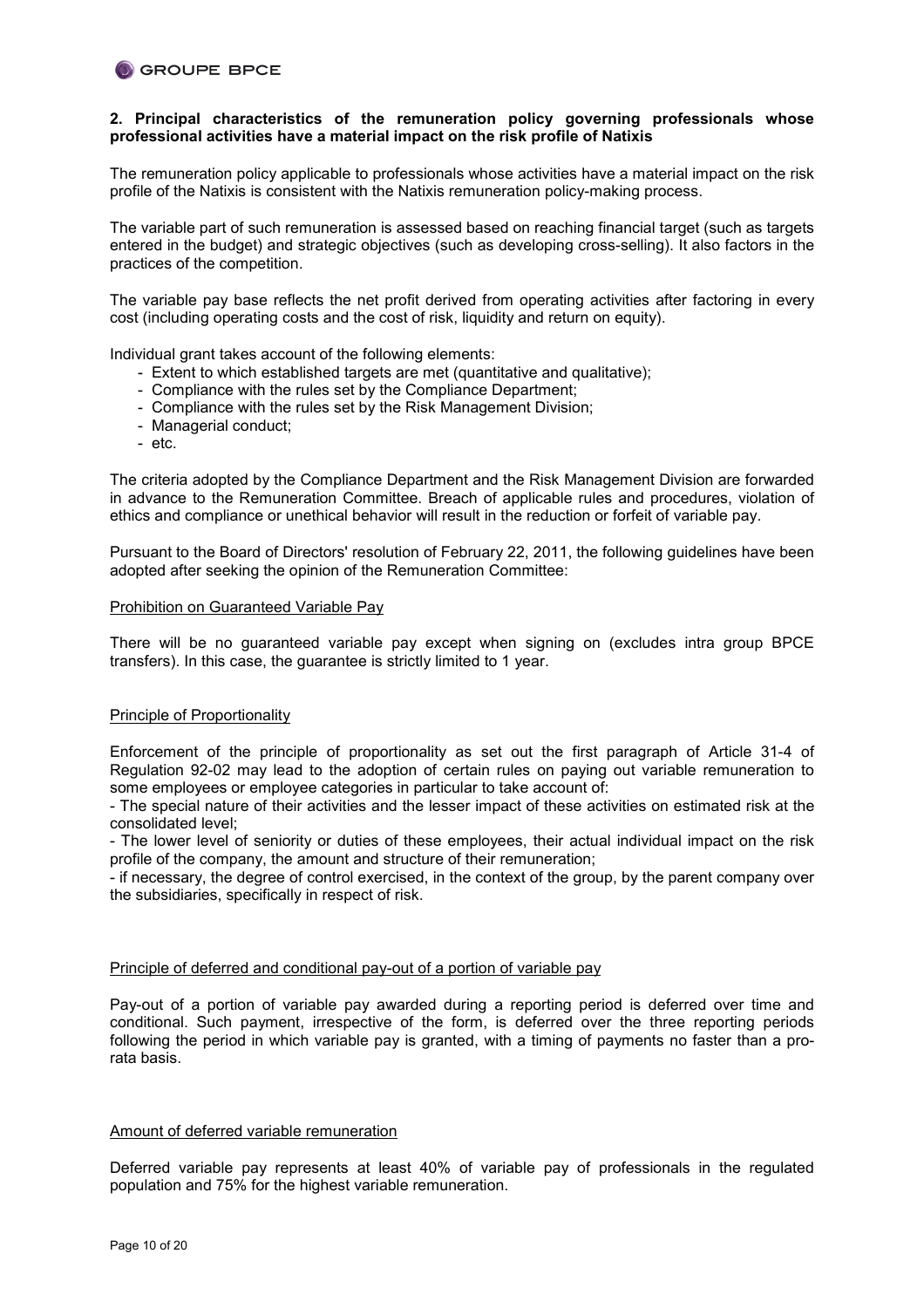

#### Pay-out in shares or similar instruments

Variable remuneration received in the form of shares or similar instruments represents 50% of the variable pay awarded to professionals included in the regulated population. This rule applies to both the deferred and conditional component and to the portion of variable remuneration that is immediately paid out.

Instruments linked to equities ("cash indexed on the Natixis share value") will be held for a period of six months. The deferred portion of Natixis share-based payments will comply with the conditions laid down by Articles 225-197-1 et seq. of the Commercial Code, which provides for a minimum holding period of 2 years.

Shares or similar instruments awarded in the portion of variable pay that is immediately settled will not be subject to penalty.

### Assessment of penalties

The award or pay-out of the deferred portion of variable pay, irrespective of the form, will be contingent upon satisfying the conditions related to criteria tied to the company's income, the activities of the business line and, if relevant, individual criteria, including a requirement to perform work. These conditions are clearly and explicitly defined when such remuneration is granted.

#### Prohibition on hedging

Use of individual hedging or insurance strategies related to remuneration or a liability that would restrict the scope of risk alignment provisions in their remuneration schemes is prohibited.

Therefore, the policy on variable pay for 2010, applicable from January 1, 2011 fully adheres to the guidelines laid down by the EU Capital Requirements Directive III, transposed into French law by the order of December 13, 2010, amending Regulation 97-02.

**\*\*\***

# **CRÉDIT FONCIER DE FRANCE**

# **1. Policy-making process for defining remuneration policy**

The policy-making process followed when remuneration policy is defined at Crédit Foncier is the following:

- Consultation by Executive Management with Risk Management and Compliance to define the remuneration policy for regulated employees within the framework defined by BPCE.
- Review by the Remuneration Committee of the proposals submitted by Executive Management regarding regulated employees. The Committee then proposed remuneration policy guidelines applicable to the regulated employees to the Board of Directors.
- Determination by the governance body, after seeking the opinion of the Remuneration Committee, of the remuneration guidelines for regulated employees.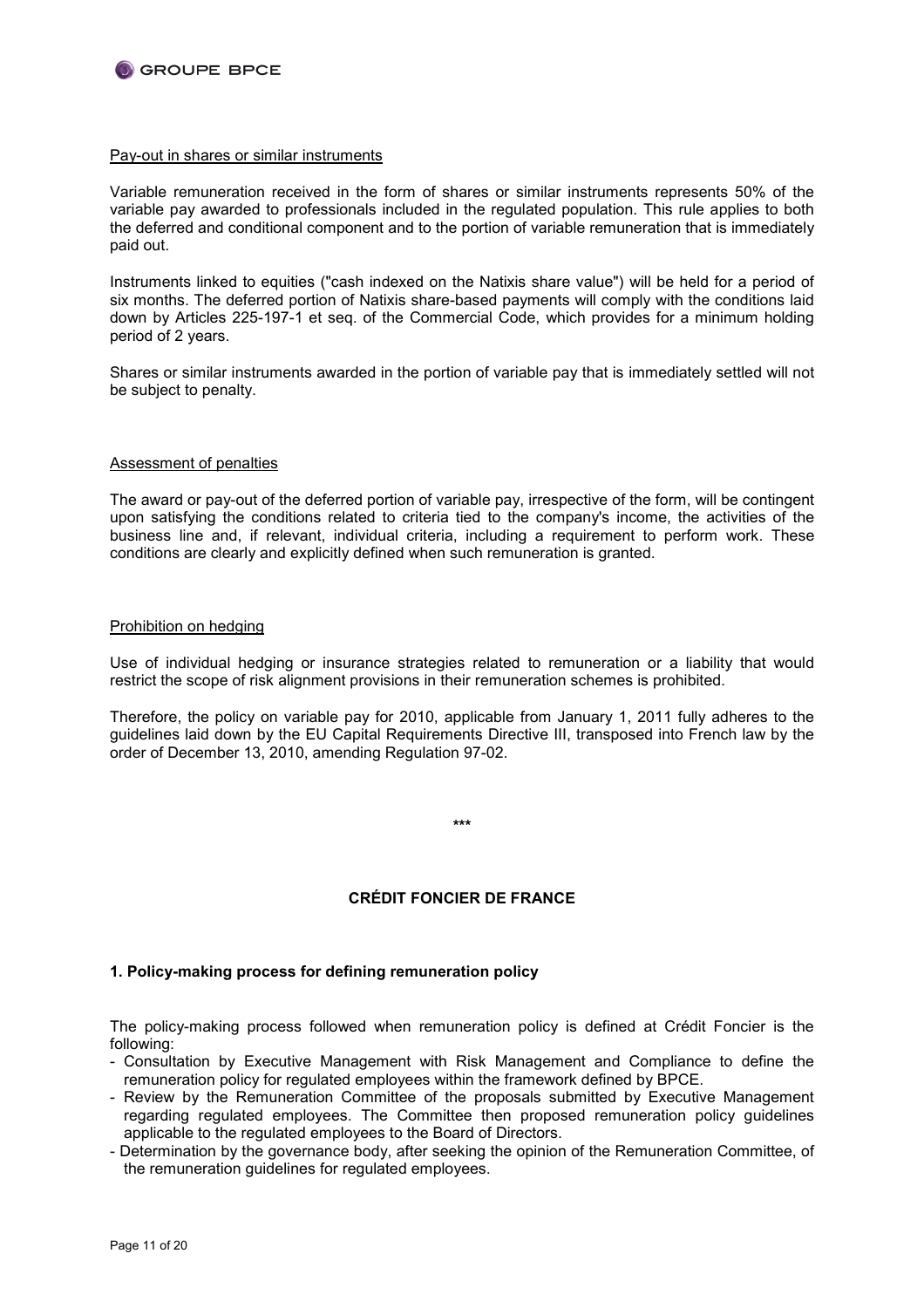

Furthermore, the Remuneration Committee has reviewed the remuneration of the head of Compliance, the head of Internal Audit and the head of the Risk Division.

As to employee categories, including risk-takers, individuals working in the area of Internal Control and employees who, in view of their overall income, are placed in the same remuneration bracket as those whose professional activities have a significant impact on the company's risk profile, the regulated population is comprised of the following individuals:

- The Deputy Chief Operating Officer in charge of Risk Management and Compliance
- The Head of Internal Audit
- The Compliance Officer.

With respect to the executive body, it is comprised of the Chief Executive Officer and the Deputy Chief Executive Officers

## **2. The principal characteristics of remuneration policy governing regulated employees**

## *2.1 Managers of oversight functions*

The remuneration criteria applicable to heads of oversight functions are the following:

These three employees will received fixed pay supplemented by variable pay consistent with the rules laid down for the Executive Committee (Deputy Chief Operating Officer in charge of Risk and Compliance and the Head of Internal Control) or the Coordination Committee (Compliance Officer).

The Deputy Chief Operating Officer in charge of Risk and Compliance received fixed pay of EUR 185,000 to which will be added a variable portion in 2010 of up to 50% of the fixed portion. This variable portion is established at 6/10 collective COMEX based on Group revenue criteria (1/10), CCF performance (4/10), quality and process (1/10) and 4/10 individual business line performance, crosscompany projects (1/10) and company cohesion (1/10).

In 2010, the Head of Internal Audit received fixed pay of EUR 145,000, supplemented by a variable portion of up to 40% of the fixed portion and calculated in accordance with the rules defined for Group Executive Committee (See above).

In 2010, the Compliance Officer received fixed pay of EUR 86,707 supplemented by variable portion of up to 15% of the fixed portion. This variable part is two-tenths the collective "Coordination Committee" on quality and process, five-tenths business line performance and three-tenths based on the priorities defined with his or her manager.

# *2.2 Executive body*

The principal characteristics of the variable pay policy are the following:

For 2010, the amount of variable pay awarded to directors was within the following ranges:

- A maximum of 80% of the Chief Executive Officer's fixed pay;
- A maximum of 50% of the fixed pay of the Deputy Chief Executive Officers;

The targets established meet criteria tied to:

- Group results (net income, cost/income ratio, NBI growth, BPCE income) up to 15% for Chief Executive Officer and 10% for the Deputy Chief Executive Officers,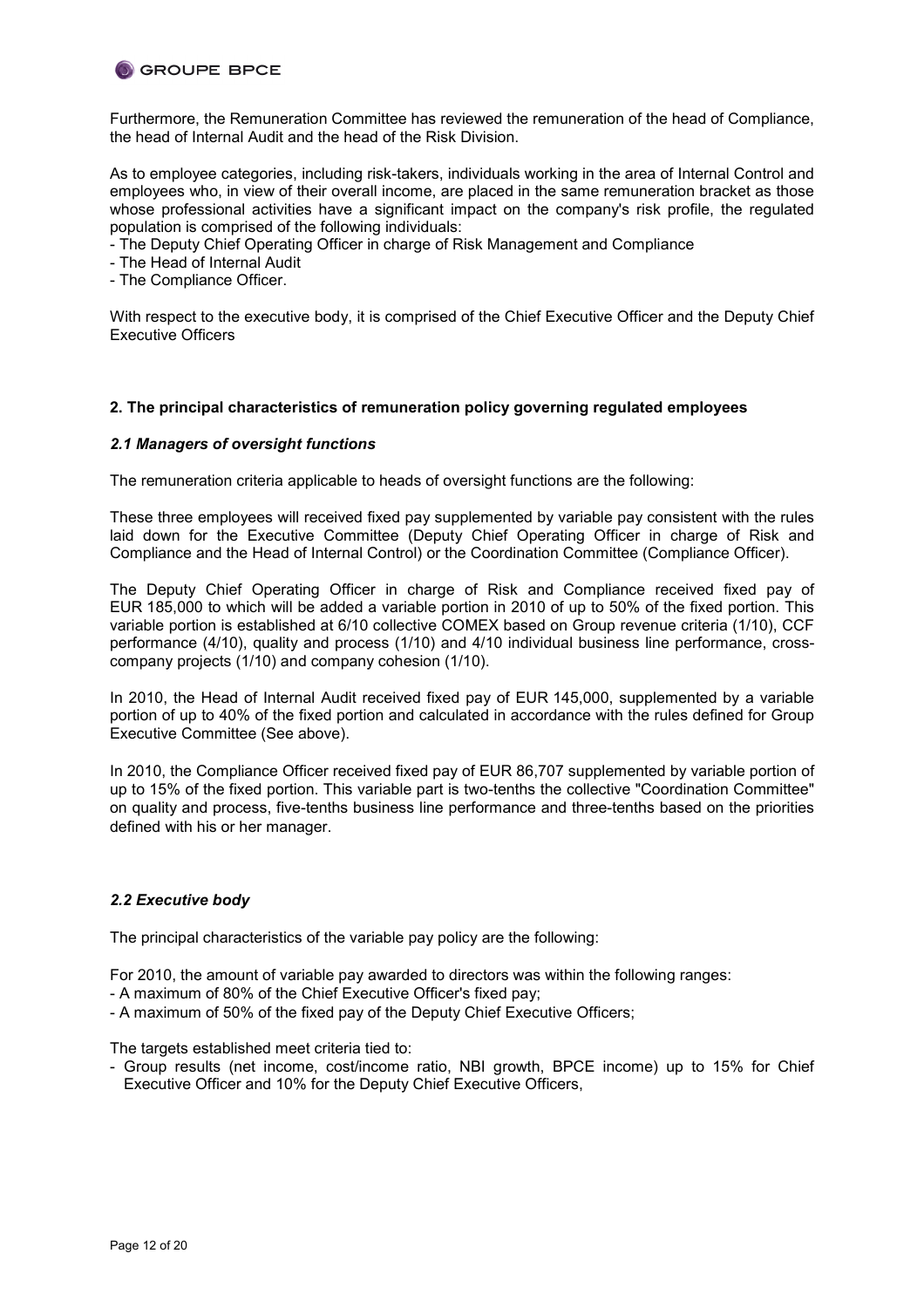

- CCF's results (NBI, cost/income ratio, NBI growth, NBI derived from fees) up to 35% for the Chief Executive Officer and 25% for the Deputy Chief Executive Officers,
- Special criteria established by the Board of Directors: 30% for the Chief Executive Officer and 15% for the Deputy Chief Executive Officers.

## *2.3 Policy on pay-outs of variable pay to regulated employees*

Pursuant to Article 31-4, professional standards and the BPCE-CRDIII standard, the policy on the payout of variable remuneration is the following:

If the amount of the variable portion for 2010 is greater than EUR 100,000, 50% of this sum will be paid out in 2011; the remaining 50% will be deferred over the next three years (2012, 2013 and 2014). If the amount is less than this figure, the full sum will be paid out in 2011.

With respect to the amount to be deferred over the next three years, this will be paid out in form of cash indexed to changes in net income attributable to equity holders of the parent company.

**\*\*\***

## **BANQUE PALATINE**

## **1. Policy-making process for defining remuneration policy**

Regarding categories of employees exercising an oversight function, the regulated population is comprised of following individuals:

- The Senior Executive Vice-President, Risk Management
- The Director of Audit/Inspection
- The Director of Compliance and Internal Control

The variable pay system for employees working in the area of Risk Management, Compliance and Audit is based on division-specific objectives and qualitative criteria up to a maximum of 10% of remuneration (EUR 10,000 on average paid out in April 2011, i.e. 7.5% of average salaries).

As to the executive body, it is made up of the individuals:

- The Chairman of the Management Board
- The Management Board member in charge of Development
- The Management Board member in charge of the Finance Division.

The remuneration of Banque Palatine's Executive Directors is determined by the Banque Palatine Supervisory Board based on the recommendation of the Remuneration Committee.

## **2. The principal characteristics of remuneration policy governing the members of the Management Board**

#### *Chairman's remuneration:*

The Chairman receives fixed remuneration within a range pre-established by the central institution, BPCE.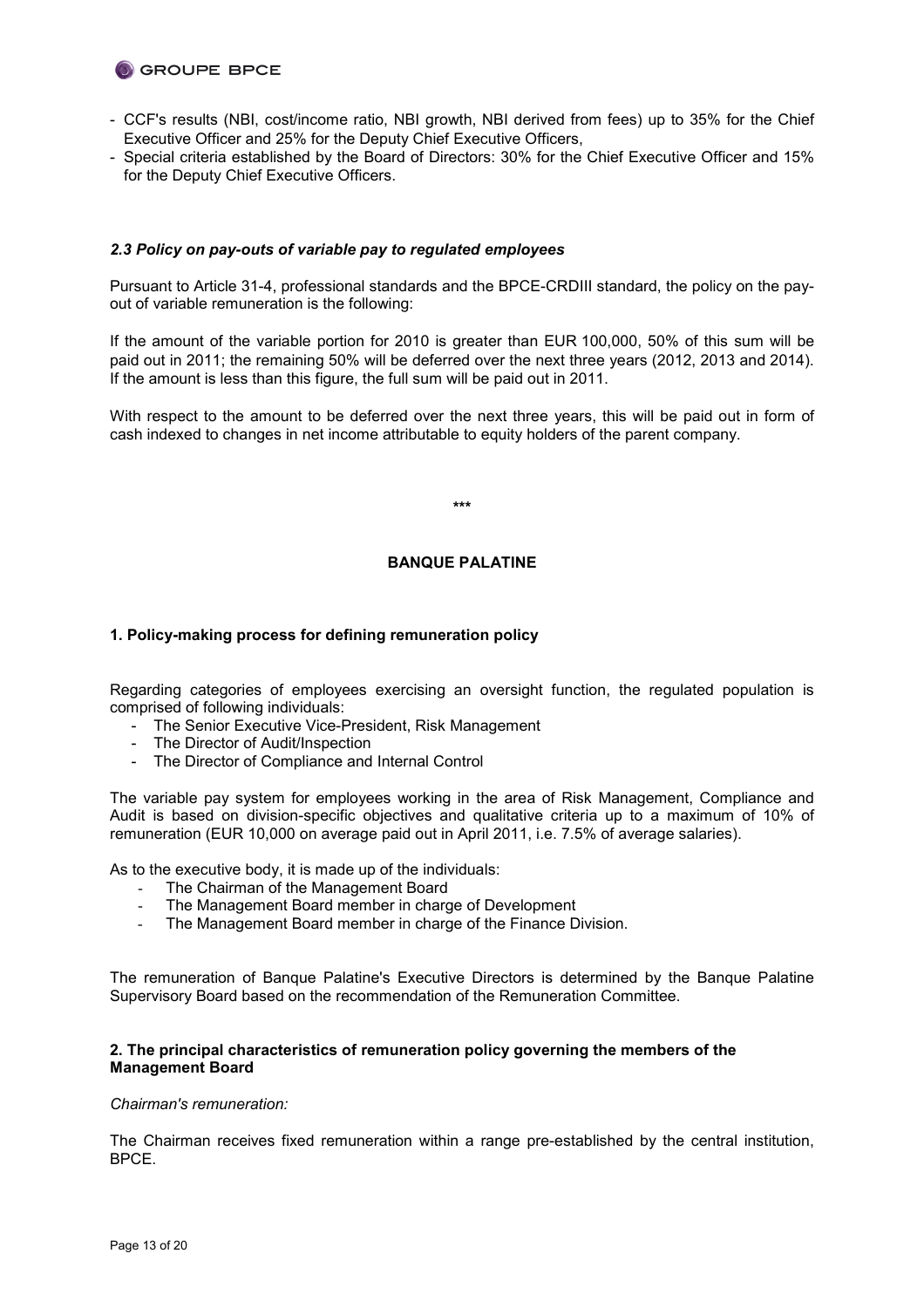

Furthermore, the criteria and the amount of the variable part due to the Chairman of the Management Board is determined by the Banque Palatine Remuneration Committee. The variable part is determined based on reaching the objectives tied to the earnings of Groupe BPCE and Banque Palatine and qualitative objectives.

The objective may be adjusted annually to take into account the business climate and any exceptional events during the period.

The amount of the variable part is capped at 80% of remuneration.

50% of the variable part awarded for the 2010 financial year will be paid in 2011 and the balance is deferred.

### *Remuneration of Management Board members:*

As to fixed remuneration due to members of the Management Board, this pay is determined based on two major criteria (experience in the position and mobility).

Furthermore, a variable part capped at 50% to 90% of fixed remuneration may be paid based on success in achieving objectives tied to the earnings of the Groupe BPCE and Banque Palatine as well as qualitative objectives established by the Chairman of the Management Board.

Based on the recommendation of the Remuneration Committee, the Supervisory Board has established the variable part for 2010 and priorities as follows:

#### Setting the 2010 variable part

Common Group metrics, 40% Banque Palatine Cost/Income ratio Earnings criteria Income per employee (NBI/FTE) Changes in the corporate loan book

### **Priorities**

Common Management Board indicators: 20% Winning business from Small and Medium-sized enterprises (SME) with revenues > EUR 15 million Winning business from core target Individuals, assets > EUR 500,000

**\*\*\***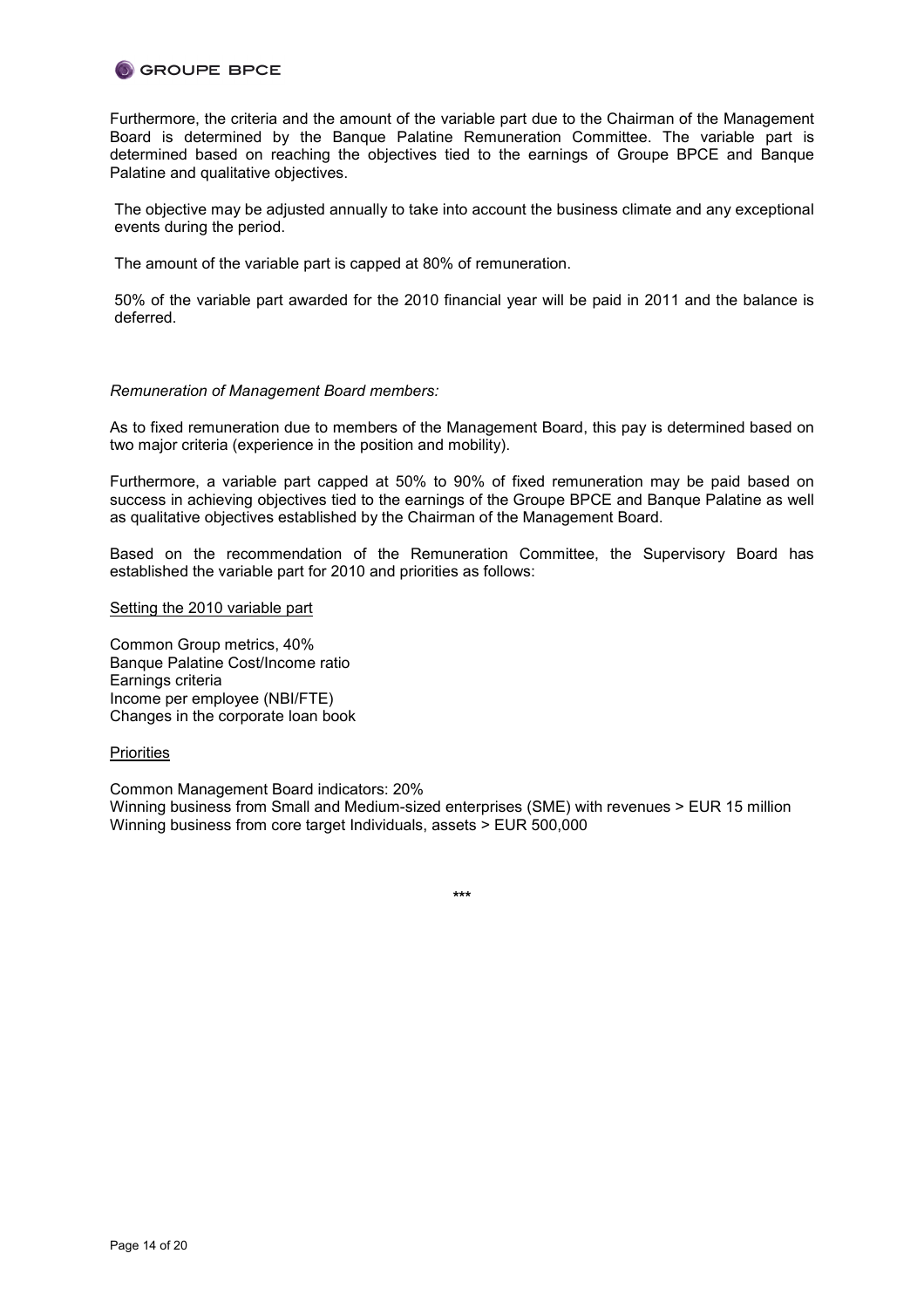# **STANDARD FRAMEWORK FOR DISCLOSING INFORMATION ON REMUNERATION PAID OUT FOR THE 2010 FINANCIAL YEAR**

Qualitative information relates to:

- Members of the executive body (Population A)

- The remainder of the regulated population (Population B)

# *1.1 Remuneration granted for 2010 financial year*

# **Population A**

| Number of<br><i>individuals</i><br>concerned | <b>Total remuneration</b> | <b>Fixed part total</b> | Variable part total |
|----------------------------------------------|---------------------------|-------------------------|---------------------|
| 234                                          | EUR 60.1 million          | EUR 37.3 million        | EUR 22.8 million    |

| Amount granted, paid out or<br>delivered | Conditional deferred amount (*) |  |
|------------------------------------------|---------------------------------|--|
| EUR 14.4 million                         | EUR 8.4 million                 |  |

(\*) value at the time of award

| Cash-based pay-out | Settlement in shares or similar<br>instruments (*) |
|--------------------|----------------------------------------------------|
| EUR 15.8 million   | EUR 7.0 million                                    |

(\*) value at the time of award

# **Population B**

| Number of<br><i>individuals</i><br>concerned | <b>Total remuneration</b> | <b>Fixed part total</b> | Variable part total |
|----------------------------------------------|---------------------------|-------------------------|---------------------|
| 822                                          | EUR 195.5 million         | EUR 83.5 million        | EUR 112.0 million   |

The contribution of corporate and investment banking activities (NATIXIS and BRED) and so-called "GAPC" (NATIXIS) run-off activities, in respect of the numbers above, is: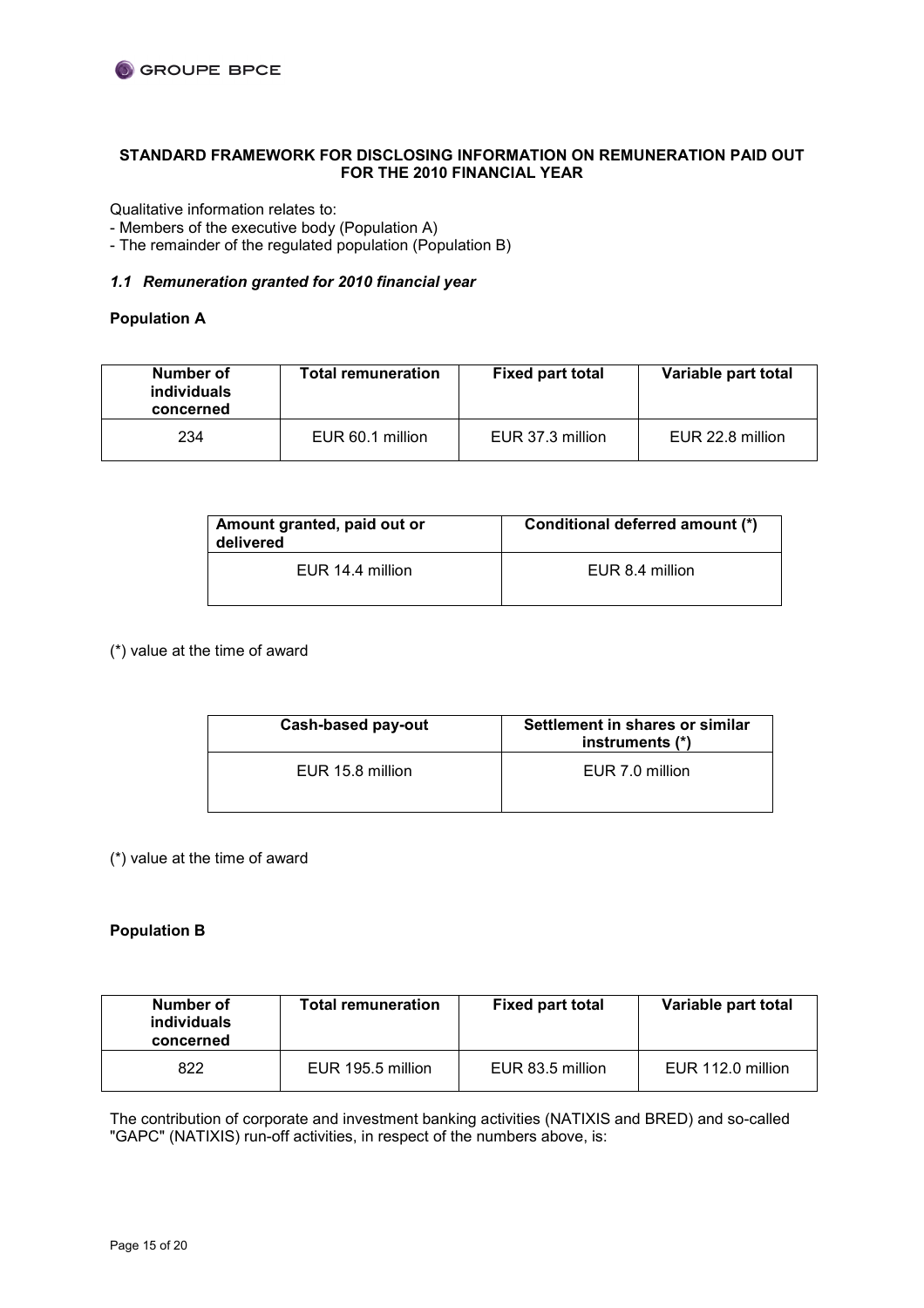

| Number of<br><i>individuals</i><br>concerned | <b>Total remuneration</b> | <b>Fixed part total</b> | Variable part total |
|----------------------------------------------|---------------------------|-------------------------|---------------------|
| 634                                          | EUR 179.0 million         | EUR 68.8 million        | EUR 110.2 million   |

| Amount granted, paid out or<br>delivered | Conditional deferred amount (*) |  |
|------------------------------------------|---------------------------------|--|
| EUR 38.4 million                         | EUR 73.6 million                |  |

# (\*) value at the time of award

| Cash-based pay-out | Settlement in shares or similar<br>instruments (*) |
|--------------------|----------------------------------------------------|
| EUR 65.2 million   | EUR 46.8 million                                   |

(\*) value at the time of award

Note: For all regulated employees (Categories A and B), the total conditional deferred amount of EUR 82.0 million includes EUR 19.2 million maturing in September 2011, corresponding to cash indexed to the NATIXIS share value for the NATIXIS regulated population.

# *1.2 Amount of outstanding variable pay*

# **Population A**

| Amount of unpaid deferred<br>remuneration for past periods |  |
|------------------------------------------------------------|--|
| EUR 1.0 million                                            |  |
|                                                            |  |

Shown is the amount of outstanding deferred remuneration corresponding to the sum of unpaid deferred remuneration, that is, remuneration that was granted but not yet paid out (cash) or delivered (shares) and which remain contingent on any penalties which may come into play in the future or to early separation.

Shown here is unpaid deferred remuneration granted for the previous period (Column 1) and unpaid deferred remuneration for past periods (Column 2).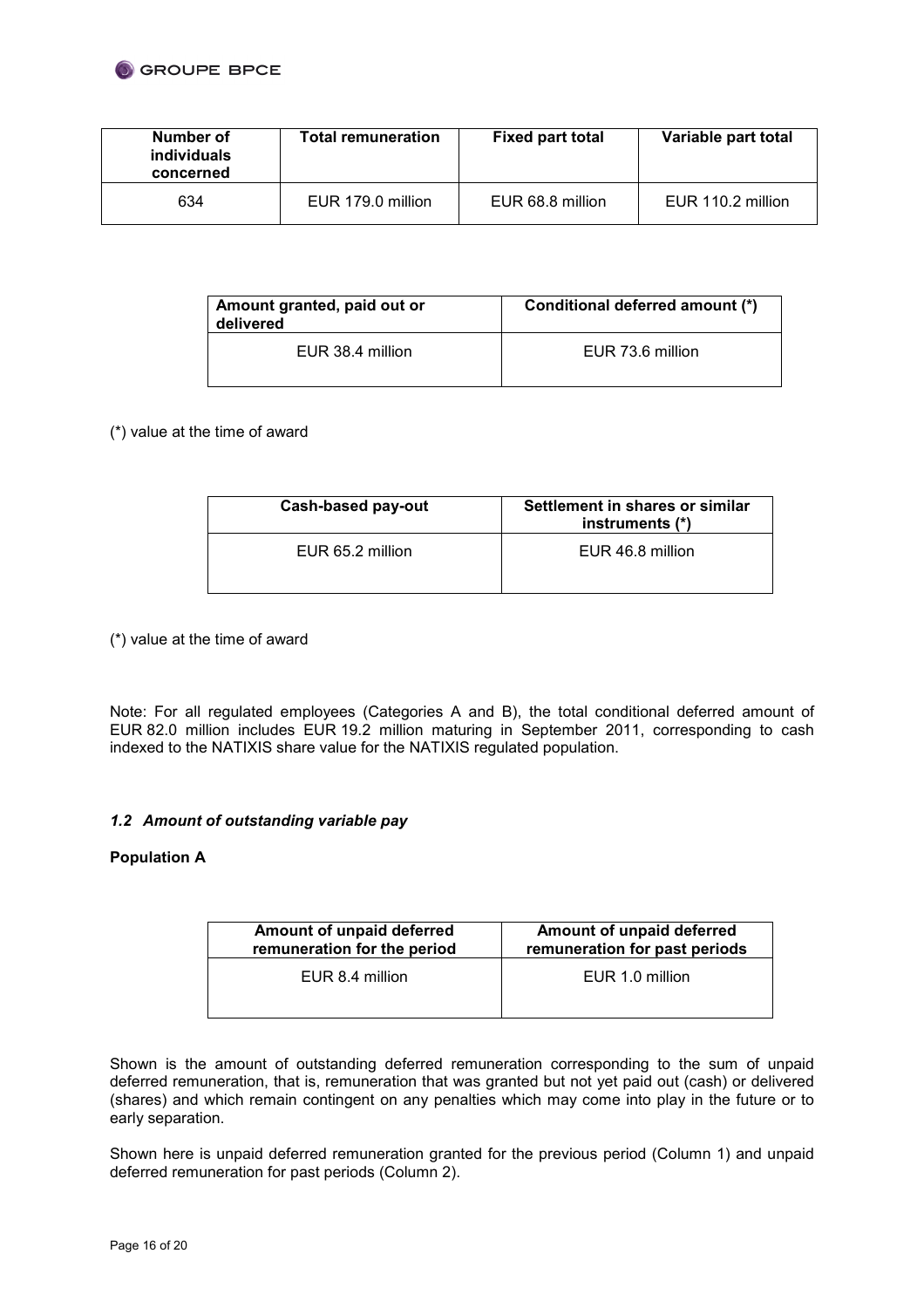The amounts paid or the shares delivered (even if subject to a holding period requirement) after assessment of a penalty are not included in these amounts outstanding.

The valuation of shares and similar instruments is made based on the value at the time of award.

The amount of outstanding remuneration awarded for past periods may be impacted by departures from the company.

## **Population B**

| Amounts of unpaid deferred<br>remuneration for the period | Amount of unpaid deferred<br>remuneration for past periods |  |
|-----------------------------------------------------------|------------------------------------------------------------|--|
| EUR 73.6 million                                          | EUR 35.8 million                                           |  |
|                                                           |                                                            |  |

Shown is the amount of outstanding deferred remuneration corresponding to the sum of unpaid deferred remuneration, that is, remuneration that was granted but not yet paid out (cash) or delivered (shares) and which remain conditioned to penalties coming into play in the future or to early separation.

Shown here is unpaid deferred remuneration granted for the financial year just ended (Column 1) and unpaid deferred remuneration for past periods (Column 2).

The amounts paid or the shares delivered (even if subject to a holding period requirement) after assessment of a penalty are not included in these outstanding amounts.

The valuation of shares and similar instruments is made based on the value at the time of award.

The amount of outstanding remuneration awarded for past periods may be impacted by departures from the company.

### *1.3 Deferred variable remuneration paid out or reduced based on net income for the period.*

### **Population A**

### **2009 Reporting Year**

| Amount of deferred remuneration | Reductions applied to deferred |  |
|---------------------------------|--------------------------------|--|
| paid out                        | remuneration                   |  |
| EUR 0.5 million                 | EUR 0.0 million                |  |

This information is provided for each period prior to the period of interest and from 2009 only.

Shown in the first column are the amounts paid or shares delivered (even if they remain subject to a holding period) after adjustment tied to net income for the period for each past period.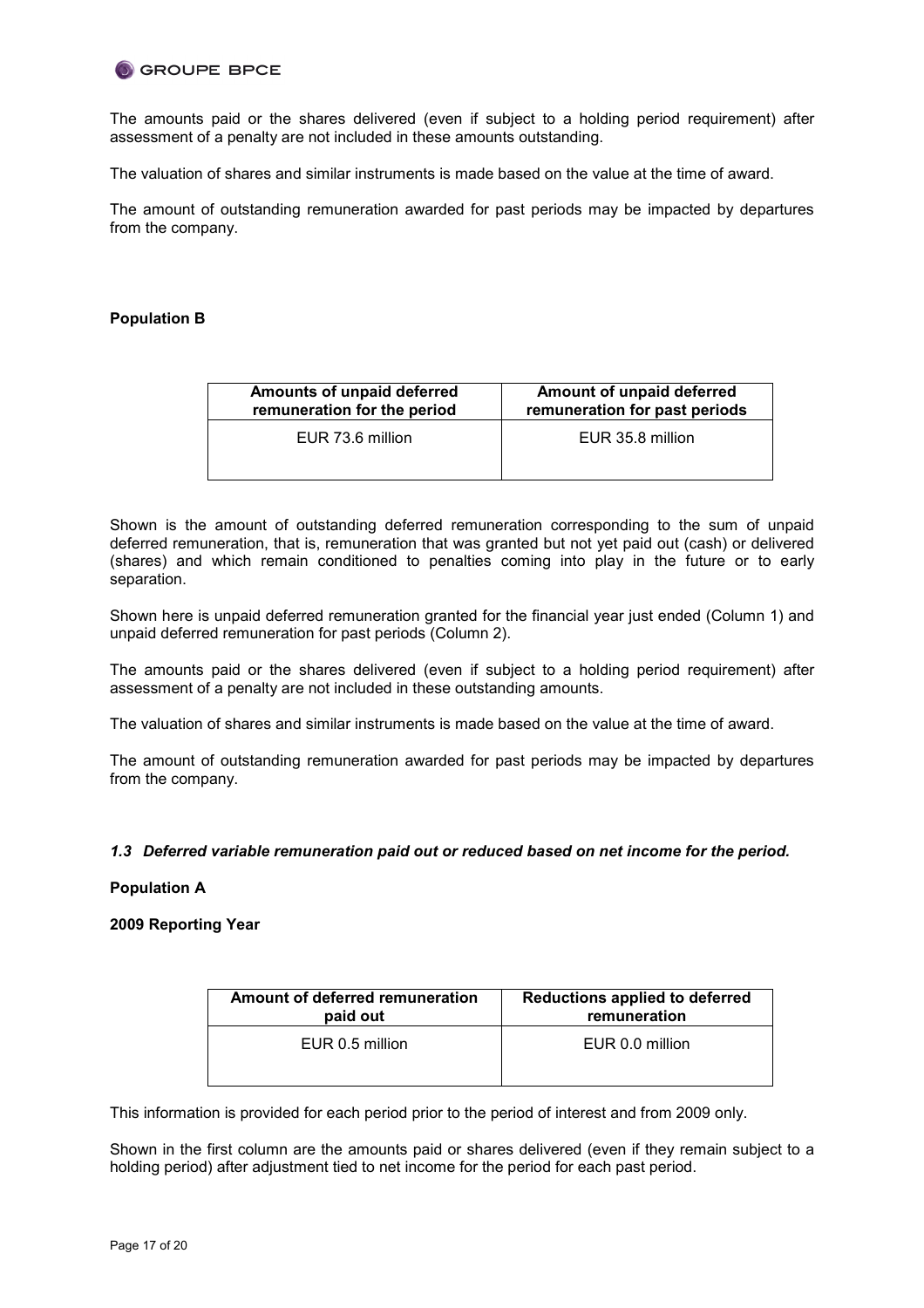Shown in the second column are the reductions applied to deferred remuneration tied to net income for the period of interest irrespective of the period in which the shares were granted.

The valuation of shares and similar instruments is made based on the value at the time of award.

# **Population B**

# **2009 Reporting Year**

| Amount of deferred remuneration | Reductions applied to deferred |
|---------------------------------|--------------------------------|
| paid out                        | remuneration                   |
| EUR 15.6 million                | EUR 2.1 million                |

This information is provided for each period prior to the period of interest and from 2009.

Shown in the first column are the amounts paid or shares delivered (even if they remain subject to a holding condition) after adjustment tied to net income for the period for each past period.

Shown in the second column are the reductions applied to deferred remuneration tied to net income for the period of interest irrespective of the period in which the shares were granted.

The valuation of shares and similar instruments is made based on the value at the time of award.

## *1.4 Sign-on and severance payments made during the period*

### **Population A**

| Amounts paid as severance payments and<br>number of beneficiaries |                      | Amounts paid as sign-on payments and number of<br>beneficiaries |                      |
|-------------------------------------------------------------------|----------------------|-----------------------------------------------------------------|----------------------|
| <b>Amounts paid</b>                                               | No. of beneficiaries | <b>Amounts paid</b>                                             | No. of beneficiaries |
| EUR 1.1 million                                                   | b                    | EUR 0.1 million                                                 |                      |

Shown in the first column are all amounts paid due to termination of the employment contract (severance payment), including termination penalties and contractual indemnities.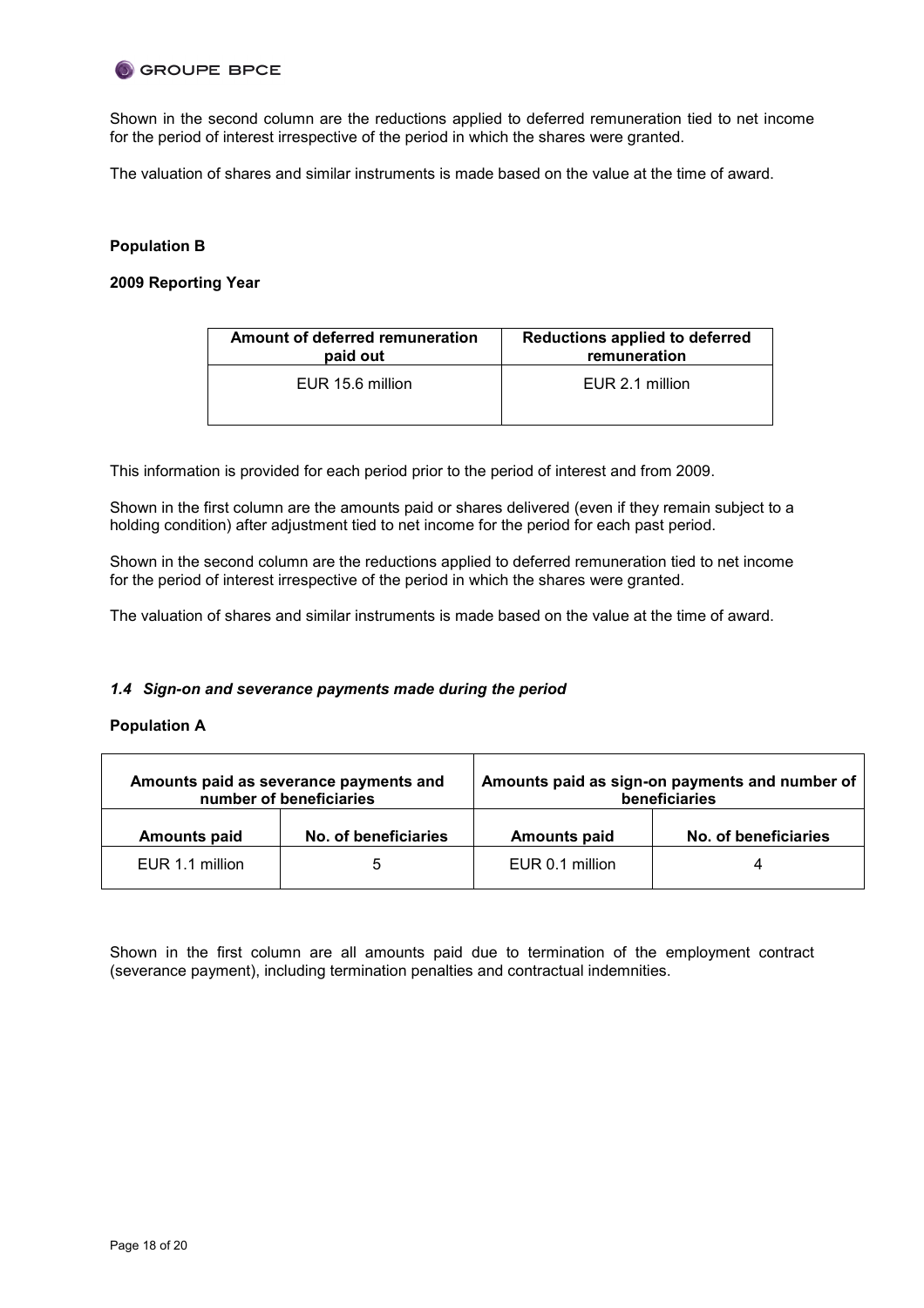

# **Population B**

| Amounts paid as severance payments and<br>number of beneficiaries |                      | Amounts paid as sign-on payments and number of<br>beneficiaries |                      |
|-------------------------------------------------------------------|----------------------|-----------------------------------------------------------------|----------------------|
| <b>Amounts paid</b>                                               | No. of beneficiaries | <b>Amounts paid</b>                                             | No. of beneficiaries |
| EUR 8.9 million                                                   | 51                   | EUR 0.1 million                                                 |                      |

Shown in the first column are all amounts paid due to termination of the employment contract (severance payment), including termination allowances and contractual indemnities.

# *1.5 Severance payment guarantees*

# **Population A**

| Severance payment guarantees granted during the period |                                |  |  |
|--------------------------------------------------------|--------------------------------|--|--|
| <b>Total amount</b>                                    | <b>Number of beneficiaries</b> |  |  |
| EUR 2.1 million                                        | 3                              |  |  |

## **Highest guarantee to a single beneficiary**

EUR 1.1 million



This relates to "promises" of severance pay granted during the reference period.